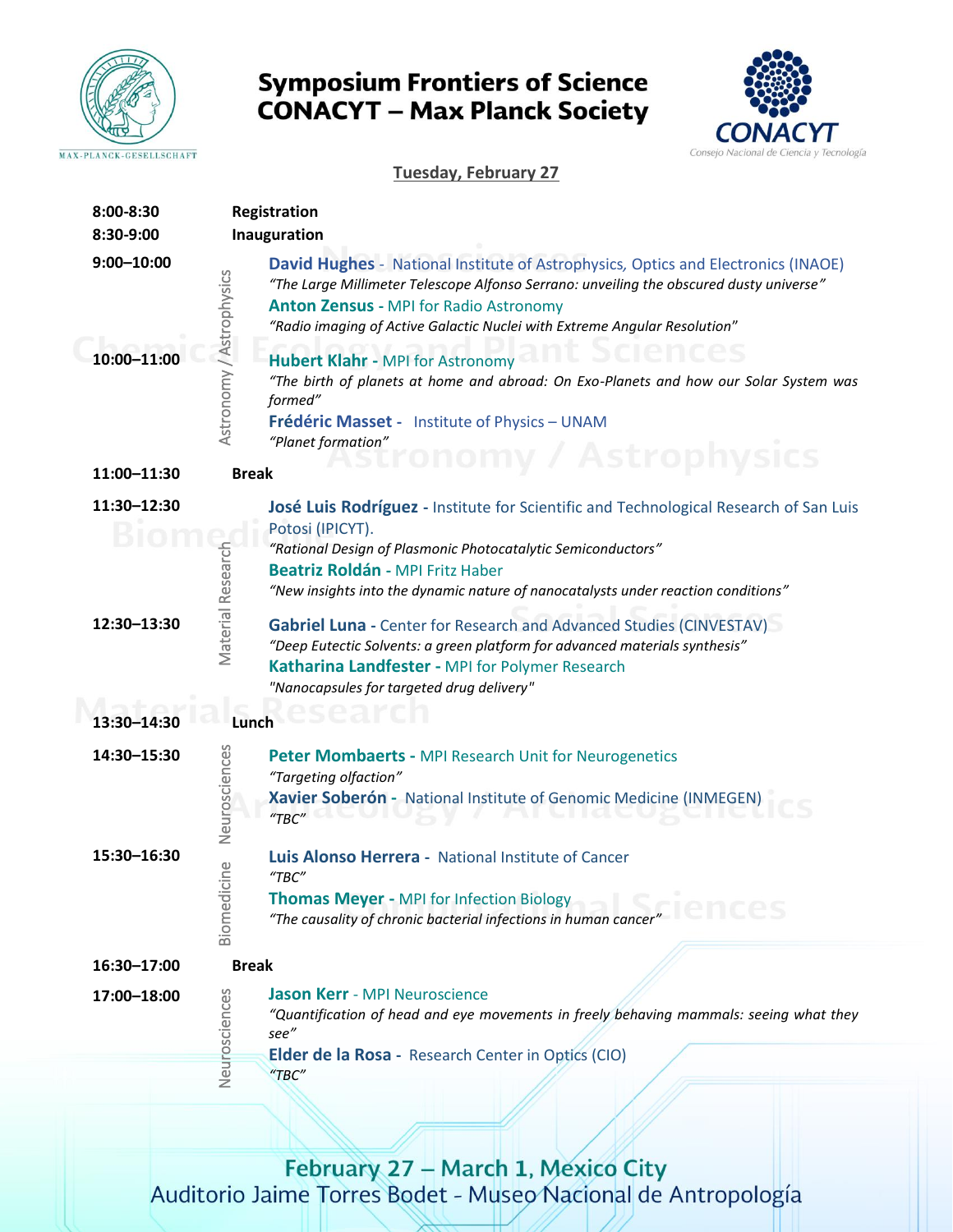

## **Symposium Frontiers of Science CONACYT - Max Planck Society**



#### **Wednesday, February 28**

| 8:30-9:00      |                                        | Registration                                                                                                                                                                                                                                                                                                                                                   |
|----------------|----------------------------------------|----------------------------------------------------------------------------------------------------------------------------------------------------------------------------------------------------------------------------------------------------------------------------------------------------------------------------------------------------------------|
| $9:00 - 10:00$ | Neurosciences                          | Walter Stühmer - MPI for Experimental Medicine<br>"A synthetic approach to neurobiology"<br>Oscar Arias Carrión - Hospital General Dr. Manuel Gea González<br>$H$ TBC $"$                                                                                                                                                                                      |
| 10:00-11:00    | Biomedicine                            | Alejandro García Carrancá - Institute of Biomedical Research - UNAM<br>"Human papiloma virus, stem cells and cancer"<br><b>Stefan Offermans - MPI for Heart and Lung Research</b><br>"Novel insights into the mechanisms underlying tumor cell metastasis"                                                                                                     |
| 11:00-11:30    | <b>Break</b>                           | Astronomy / Astrophysics                                                                                                                                                                                                                                                                                                                                       |
| 11:30-12:30    | Archaeogenetics<br>Archaeology         | Johannes Krause - MPI for the Science of Human History<br>"Ancient New World Pathogen Genomics"<br>Arturo González - Desert Museum<br>"The challenges and future of archaeology and paleontology studies in México"<br>Rodrigo Barquera - MPI for the Science of Human History<br>"The immune challenges that shaped pre-Hispanic populations in the Americas" |
| 12:30-13:30    | Sciences<br>Social                     | Olga Hansberg Torres- Faculty of Philosophy and Literature - UNAM<br>$H$ TBC $H$<br><b>Ute Frevert</b> - MPI for Human Development<br>"Populism and the Power of Emotions in"                                                                                                                                                                                  |
| 13:30-14:30    | Lunch                                  |                                                                                                                                                                                                                                                                                                                                                                |
| 14:30-15:30    |                                        | Axel Börsch-Supan - MPI for Social Law and Social Policy<br>"The economics of individual and population aging: lessons from international comparisons"<br><b>Rebecca Wong - University of Texas</b><br>$H$ TBC $H$                                                                                                                                             |
| 15:30-16:30    | ocial Sciences<br>S                    | <b>Jorge Chabat</b> - Center for Research and Teaching of Economics (CIDE)<br>$H$ TBC $H$<br>Matias Dewey - MPI for the Study of Societies<br>"The informal pact: the political economy of law violation"                                                                                                                                                      |
| 16:30-17:00    | <b>Break</b>                           |                                                                                                                                                                                                                                                                                                                                                                |
| 17:00-18:00    | and Plant Sciences<br>Chemical Ecology | <b>Bryson Voirin- MPI for Ornithology</b><br>"A global platform to track animals from space"<br>Ing. Raúl Jiménez Rosenberg - Commission for the Knowledge and Use of<br><b>Biodiversity (CONABIO)</b><br>"Intelligence for decision making on the Natural Capital of Mexico"                                                                                  |
| 19:30-21:00    | <b>Dinner</b>                          |                                                                                                                                                                                                                                                                                                                                                                |
|                |                                        |                                                                                                                                                                                                                                                                                                                                                                |

February 27 - March 1, Mexico City<br>Auditorio Jaime Torres Bodet - Museo Nacional de Antropología